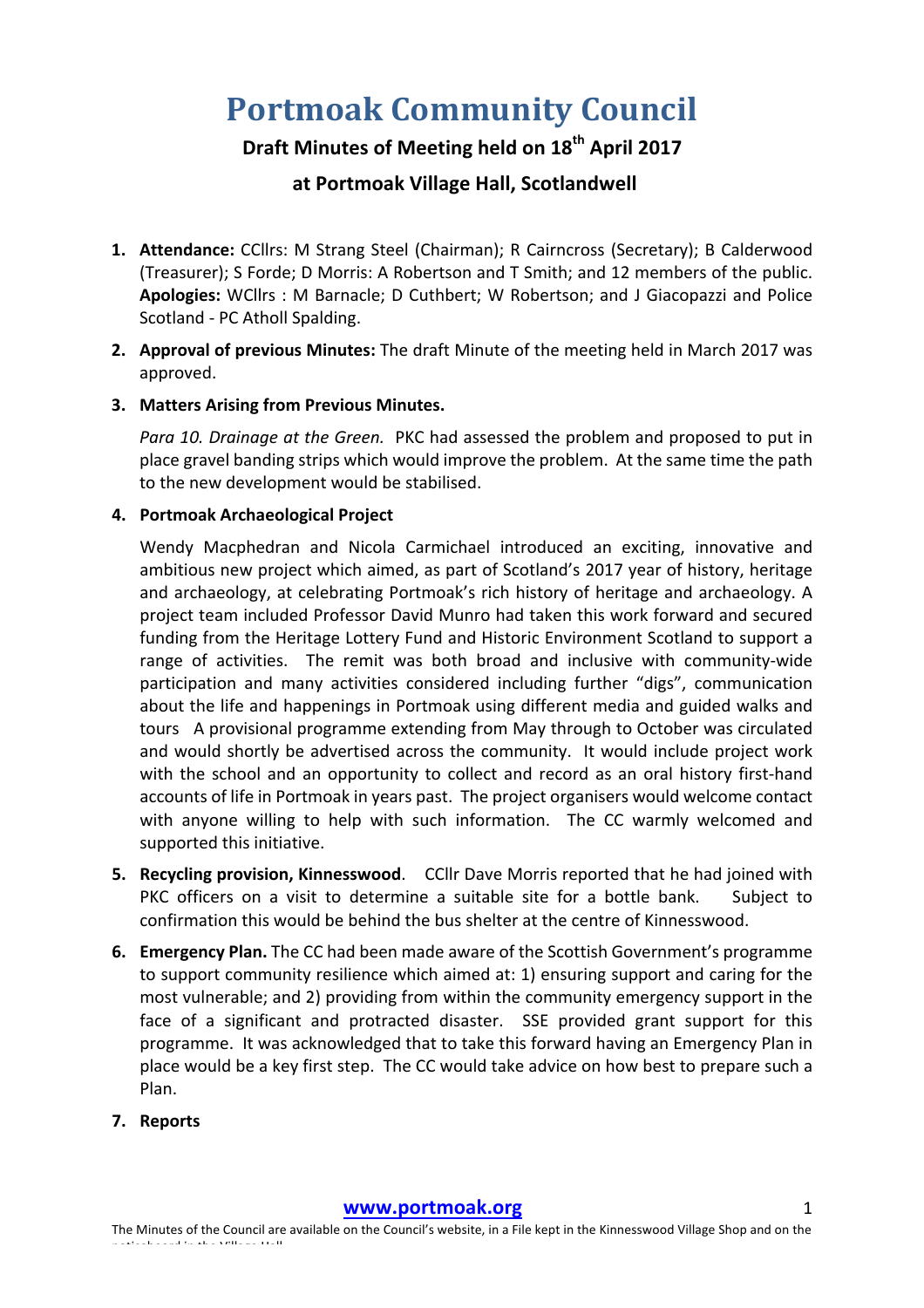7.1 **Police**: A written report from PC Spalding told of damage to turf at Turfitt caused by a joy rider on a quad bike. The Area Commander's Bulletins of  $16<sup>th</sup>$  March, 23rd March,  $30<sup>th</sup>$  March,  $5<sup>th</sup>$  April and  $12<sup>th</sup>$  April were noted.

7.2 **Treasurer**: The General Account at the end of March was £389.27 while the Michael Bruce Way account was £739.71 giving a total of funds on hand of £1,128.98.

#### 7.3 **Planning**:

- 1. *New applications:*
	- *a) 17/00616/FLL 2 Bishop Terrace Kinnesswood, Erection of a Balcony.* No comment
	- *b*) 17/00578/FLL 14 Gamekeepers Road Kinnesswood, Erection of a Balcony. No comment
	- *c) 17/00477/FLL 69 Whitecraigs Kinnesswood, Extension to dwelling house.* No Comment
	- d) 17/00368/FLL land 40 metres south of The Orchard Leslie Road, Scotlandwell, Erection of *a dwelling house, garage and installation of an oil tank.* No comment.
- *2. Progress with Developments:*
	- a) Westfield Restoration and Regeneration Project, Fife (16/03661/EIA). The CC noted that the objection lodged by PKC and supported by the CC had been recently rebutted by the developers and their agent. Following the local elections the CC would seek a further meeting with ward councillors and officers from Fife and PKC Councils to review the matter. A further approach to Scottish Ministers would be explored.
	- *b*) Former Lomond Inn: proposals for part demolition and erection of 5 dwelling houses *(16/03661/CON).* Extensive demolition on the site had taken place leaving the core old Inn in place. The stability of the Inn now appeared uncertain. The CC was aware that PKC Building Control had recently assessed the building and that a report was awaited. Formal planning consent to proceed with the development had yet to be granted.
	- c) *Development at Glenlomond – proposals to build 13 houses (16/00751/FLL).*  The final phase of the demolition of the old hospital was now in hand. Formal planning consent to proceed with the development had yet to be granted. A request to remove the old Levenglen signs at the Balgedie junction with the A991 was made.

7.4 **Roads:** PKC's response to the CC's submission on traffic through Portmoak had yet to be completed. In the meantime the CC had learned that: a) there is to be an A911 "Action Plan" although its status and timing was not known; b) improvement to the path from Scotlandwell along the A911 to the Hall could be included in the Action Plan; and that c) there was not much sympathy from PKC towards restricting speeds within the settlements of Kinnesswood and Scotlandwell to 20mph.

7.5 **Paths**: Lighter evenings and a drier season had encouraged the start of the work of the paths programme. The programme had now its focus for the year ahead. The CC was pleased to welcome three new volunteers to the Paths Group.

- **8.** Hustings for PKC elections. The CC reviewed their recent Hustings looking to see if there was any way in which the arrangements might be improved. The event was an enjoyable success for all participating with around 50 in attendance. A further 20 to 30 would have been a welcome addition. The CC considered that the timing of and the arrangements for the event were appropriate. There could be scope to improve its promotion although there seemed no obvious way to do that.
- **9. P&KC Ward Cllr Reports**: No oral reports. WCllr J Giacopazzi had summited a written report confirming that PKC officers were not sympathetic to the introduction of 20mph

#### **www.portmoak.org** 2